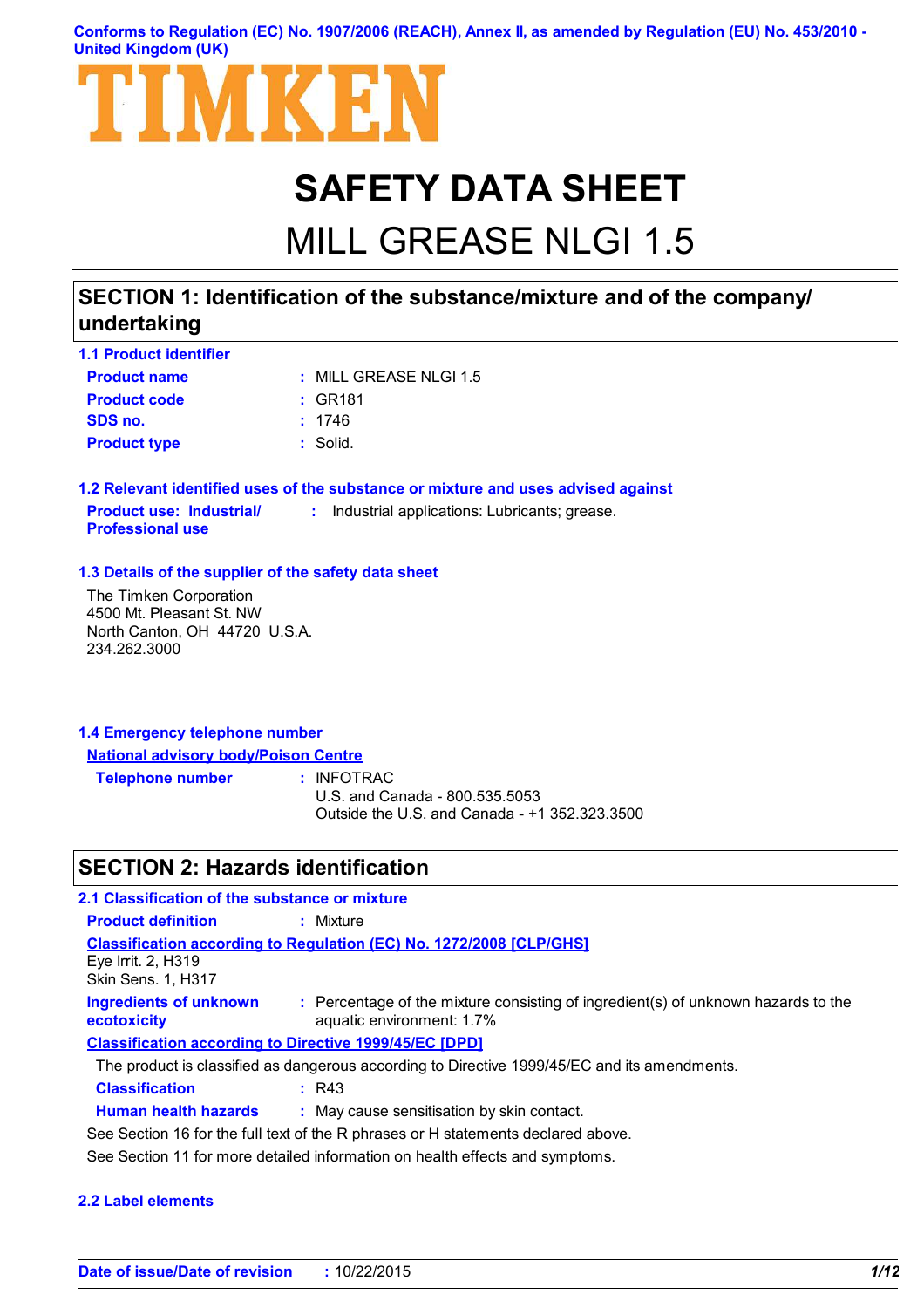## **SECTION 2: Hazards identification**

| <b>Hazard pictograms</b>                                                                                                                                        |                                                                                                                                       |
|-----------------------------------------------------------------------------------------------------------------------------------------------------------------|---------------------------------------------------------------------------------------------------------------------------------------|
| <b>Signal word</b>                                                                                                                                              | : Warning                                                                                                                             |
| <b>Hazard statements</b>                                                                                                                                        | : Causes serious eye irritation.<br>May cause an allergic skin reaction.                                                              |
| <b>Precautionary statements</b>                                                                                                                                 |                                                                                                                                       |
| <b>Prevention</b>                                                                                                                                               | : Wear protective gloves. Wear eye or face protection. Avoid breathing dust.                                                          |
| <b>Response</b>                                                                                                                                                 | : IF IN EYES: Rinse cautiously with water for several minutes. Remove contact lenses,<br>if present and easy to do. Continue rinsing. |
| <b>Storage</b>                                                                                                                                                  | : Not applicable.                                                                                                                     |
| <b>Disposal</b>                                                                                                                                                 | : Dispose of contents and container in accordance with all local, regional, national and<br>international regulations.                |
| <b>Hazardous ingredients</b>                                                                                                                                    | : Sulfonic acids, petroleum, calcium salts<br>calcium dodecylbenzenesulphonate                                                        |
| <b>Supplemental label</b><br>elements                                                                                                                           | : Not applicable.                                                                                                                     |
| <b>Annex XVII - Restrictions</b><br>on the manufacture,<br>placing on the market and<br>use of certain dangerous<br>substances, mixtures and<br><b>articles</b> | : Not applicable.                                                                                                                     |
| <b>Special packaging requirements</b>                                                                                                                           |                                                                                                                                       |
| <b>Containers to be fitted</b><br>with child-resistant<br>fastenings                                                                                            | : Not applicable.                                                                                                                     |
| <b>Tactile warning of danger</b>                                                                                                                                | : Not applicable.                                                                                                                     |
| <b>2.3 Other hazards</b>                                                                                                                                        |                                                                                                                                       |
| Other hazards which do                                                                                                                                          | : None known.                                                                                                                         |

**not result in classification**

## **SECTION 3: Composition/information on ingredients**

| <b>Substance/mixture</b>                       | : Mixture          |               |                                                                             |                                                                               |             |
|------------------------------------------------|--------------------|---------------|-----------------------------------------------------------------------------|-------------------------------------------------------------------------------|-------------|
|                                                |                    |               | <b>Classification</b>                                                       |                                                                               |             |
| <b>Product/ingredient</b><br>name              | <b>Identifiers</b> | $\frac{9}{6}$ | 67/548/EEC                                                                  | <b>Regulation (EC) No.</b><br>1272/2008 [CLP]                                 | <b>Type</b> |
| Sulfonic acids,<br>petroleum, calcium<br>salts | EC: 263-093-9      | $5 - 10$      | R43                                                                         | Skin Sens. 1, H317                                                            | $[1]$       |
|                                                | CAS: 61789-86-4    |               |                                                                             |                                                                               |             |
| calcium<br>dodecylbenzenesulphonate            | EC: 247-557-8      | $1-5$         | Xn; R22                                                                     | Acute Tox. 4, H302                                                            | $[1]$       |
|                                                | CAS: 26264-06-2    |               | Xi; R41, R38                                                                | Skin Irrit. 2, H315<br>Eye Dam. 1, H318                                       |             |
| diboron calcium<br>tetraoxide                  | EC: 237-224-5      | $1-5$         | Xi; R36/38                                                                  | Skin Irrit. 2, H315                                                           | $[1]$       |
|                                                | CAS: 13701-64-9    |               |                                                                             | Eye Irrit. 2, H319                                                            |             |
|                                                |                    |               | See Section 16 for<br>the full text of the R-<br>phrases declared<br>above. | See Section 16 for the<br>full text of the H<br>statements declared<br>above. |             |
| Date of issue/Date of revision                 | : 10/22/2015       |               |                                                                             |                                                                               | 2/12        |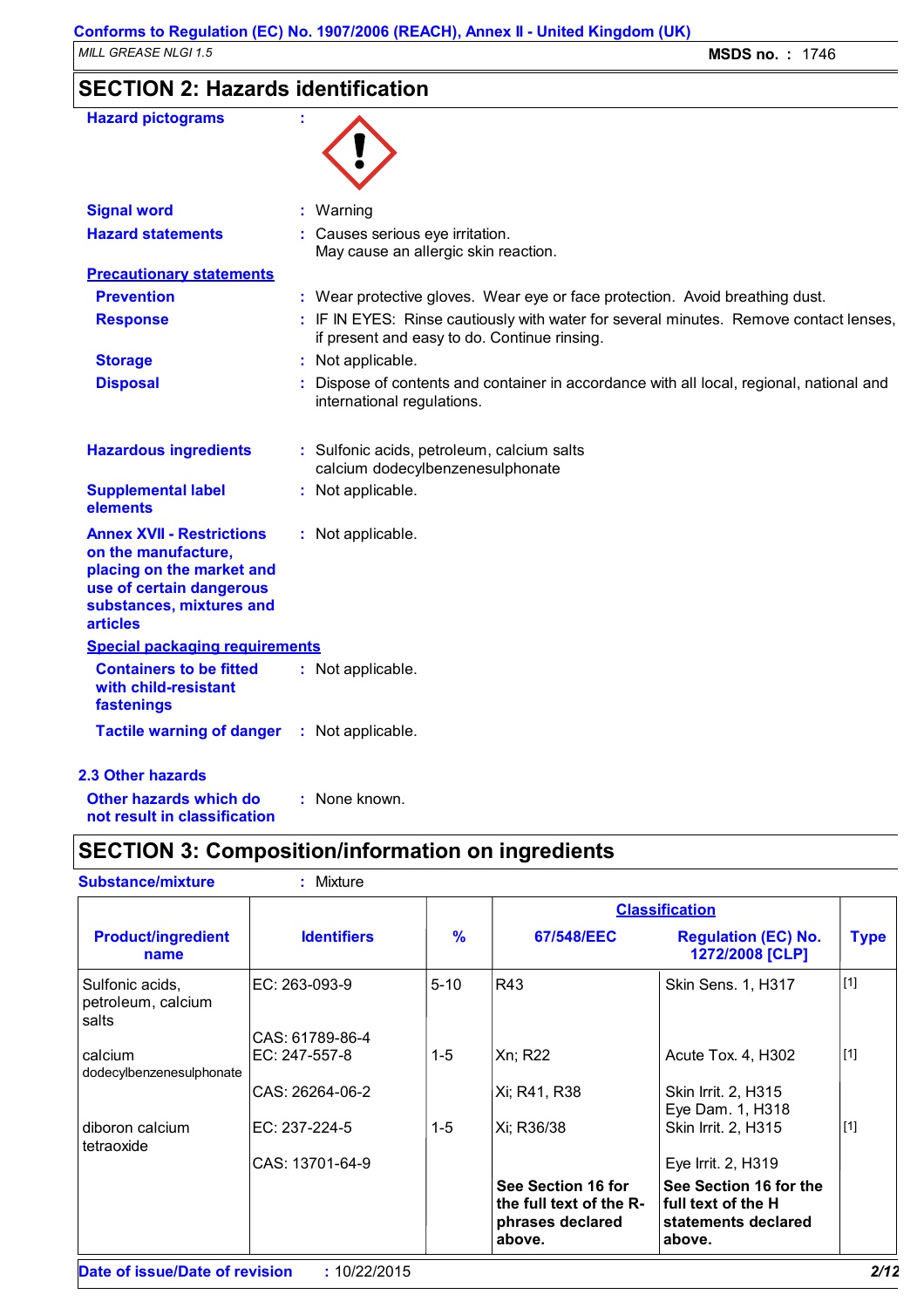*MILL GREASE NLGI 1.5* **MSDS no. :** 1746

## **SECTION 3: Composition/information on ingredients**

There are no additional ingredients present which, within the current knowledge of the supplier and in the concentrations applicable, are classified as hazardous to health or the environment, are PBTs or vPvBs or have been assigned a workplace exposure limit and hence require reporting in this section.

Type

- [1] Substance classified with a health or environmental hazard
- [2] Substance with a workplace exposure limit
- [3] Substance meets the criteria for PBT according to Regulation (EC) No. 1907/2006, Annex XIII
- [4] Substance meets the criteria for vPvB according to Regulation (EC) No. 1907/2006, Annex XIII

[5] Substance of equivalent concern

Occupational exposure limits, if available, are listed in Section 8.

### **SECTION 4: First aid measures**

| <b>4.1 Description of first aid measures</b> |                                                                                                                                                                                                                                                                                                                                                                                                                                                                                                                                                                                                                                                                                                                                                                                                                              |
|----------------------------------------------|------------------------------------------------------------------------------------------------------------------------------------------------------------------------------------------------------------------------------------------------------------------------------------------------------------------------------------------------------------------------------------------------------------------------------------------------------------------------------------------------------------------------------------------------------------------------------------------------------------------------------------------------------------------------------------------------------------------------------------------------------------------------------------------------------------------------------|
| <b>Eye contact</b>                           | : Immediately flush eyes with plenty of water, occasionally lifting the upper and lower<br>eyelids. Check for and remove any contact lenses. Continue to rinse for at least 10<br>minutes. Get medical attention.                                                                                                                                                                                                                                                                                                                                                                                                                                                                                                                                                                                                            |
| <b>Inhalation</b>                            | : Remove victim to fresh air and keep at rest in a position comfortable for breathing. If<br>not breathing, if breathing is irregular or if respiratory arrest occurs, provide artificial<br>respiration or oxygen by trained personnel. It may be dangerous to the person<br>providing aid to give mouth-to-mouth resuscitation. Get medical attention if adverse<br>health effects persist or are severe. If unconscious, place in recovery position and<br>get medical attention immediately. Maintain an open airway. Loosen tight clothing<br>such as a collar, tie, belt or waistband.                                                                                                                                                                                                                                 |
| <b>Skin contact</b>                          | : Wash with plenty of soap and water. Remove contaminated clothing and shoes.<br>Wash contaminated clothing thoroughly with water before removing it, or wear gloves.<br>Continue to rinse for at least 10 minutes. Get medical attention. In the event of any<br>complaints or symptoms, avoid further exposure. Wash clothing before reuse.<br>Clean shoes thoroughly before reuse.                                                                                                                                                                                                                                                                                                                                                                                                                                        |
| <b>Ingestion</b>                             | : Wash out mouth with water. Remove dentures if any. Remove victim to fresh air and<br>keep at rest in a position comfortable for breathing. If material has been swallowed<br>and the exposed person is conscious, give small quantities of water to drink. Stop if<br>the exposed person feels sick as vomiting may be dangerous. Do not induce<br>vomiting unless directed to do so by medical personnel. If vomiting occurs, the head<br>should be kept low so that vomit does not enter the lungs. Get medical attention if<br>adverse health effects persist or are severe. Never give anything by mouth to an<br>unconscious person. If unconscious, place in recovery position and get medical<br>attention immediately. Maintain an open airway. Loosen tight clothing such as a<br>collar, tie, belt or waistband. |
| <b>Protection of first-aiders</b>            | : No action shall be taken involving any personal risk or without suitable training. It<br>may be dangerous to the person providing aid to give mouth-to-mouth resuscitation.<br>Wash contaminated clothing thoroughly with water before removing it, or wear gloves.                                                                                                                                                                                                                                                                                                                                                                                                                                                                                                                                                        |

| <b>Potential acute health effects</b>                                                      |
|--------------------------------------------------------------------------------------------|
| : Causes serious eye irritation.                                                           |
| : No known significant effects or critical hazards.                                        |
| : May cause an allergic skin reaction.                                                     |
| : No known significant effects or critical hazards.                                        |
| <b>Over-exposure signs/symptoms</b>                                                        |
| : Adverse symptoms may include the following:<br>pain or irritation<br>watering<br>redness |
| : No specific data.                                                                        |
| : Adverse symptoms may include the following:<br>irritation<br>redness                     |
|                                                                                            |

**4.2 Most important symptoms and effects, both acute and delayed**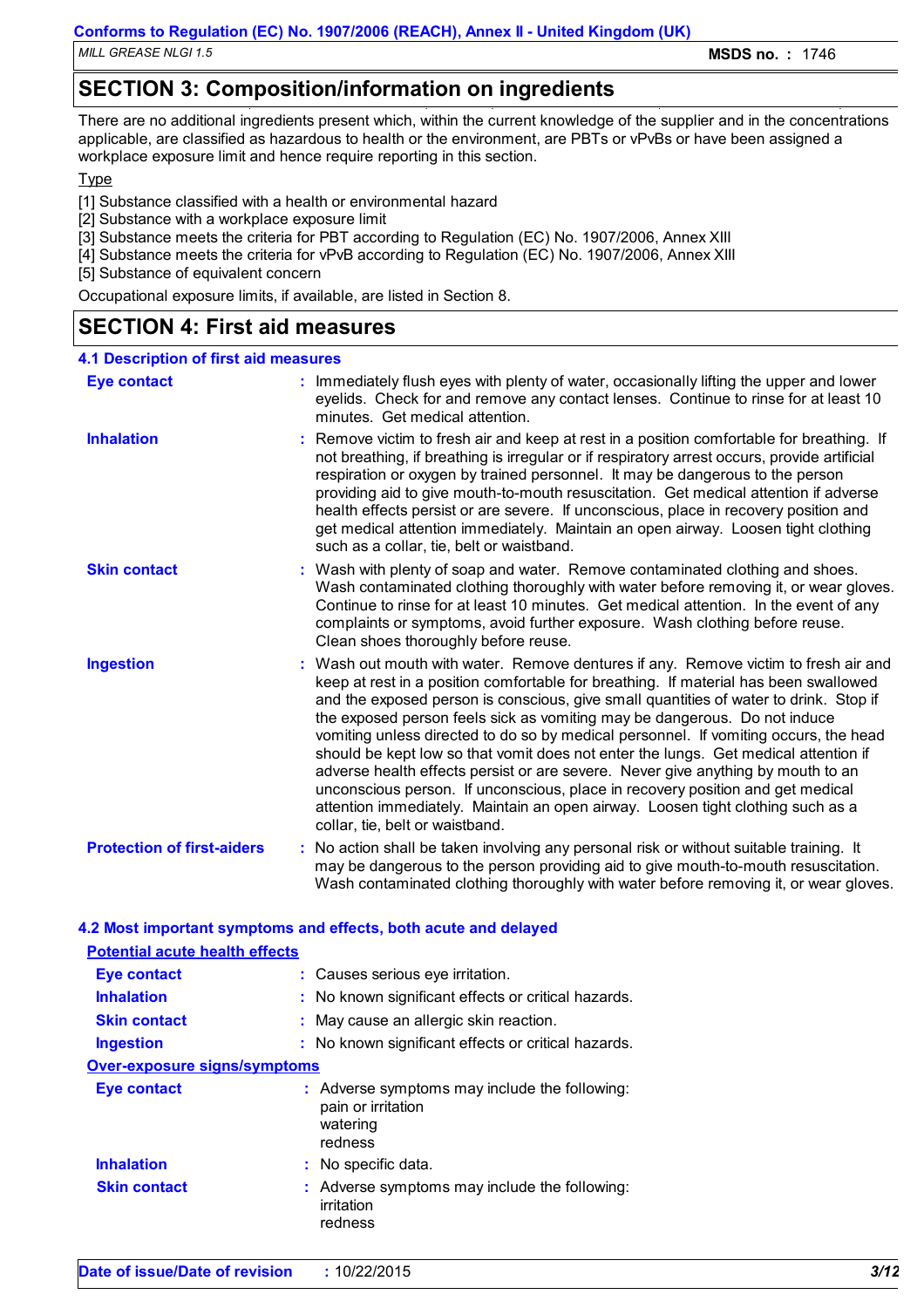### **SECTION 4: First aid measures**

| <b>Ingestion</b> |  |
|------------------|--|
|                  |  |

**:** No specific data.

#### **4.3 Indication of any immediate medical attention and special treatment needed**

| <b>Notes to physician</b>  | : Treat symptomatically. Contact poison treatment specialist immediately if large |
|----------------------------|-----------------------------------------------------------------------------------|
|                            | quantities have been ingested or inhaled.                                         |
| <b>Specific treatments</b> | : No specific treatment.                                                          |

## **SECTION 5: Firefighting measures**

| 5.1 Extinguishing media<br><b>Suitable extinguishing</b><br>media |               | : Use an extinguishing agent suitable for the surrounding fire.                                                                                                                                                                                                                                                                                                     |  |
|-------------------------------------------------------------------|---------------|---------------------------------------------------------------------------------------------------------------------------------------------------------------------------------------------------------------------------------------------------------------------------------------------------------------------------------------------------------------------|--|
| <b>Unsuitable extinguishing</b><br>media                          | : None known. |                                                                                                                                                                                                                                                                                                                                                                     |  |
| 5.2 Special hazards arising from the substance or mixture         |               |                                                                                                                                                                                                                                                                                                                                                                     |  |
| <b>Hazards from the</b><br>substance or mixture                   |               | : No specific fire or explosion hazard.                                                                                                                                                                                                                                                                                                                             |  |
| <b>Hazardous thermal</b><br>decomposition products                |               | Decomposition products may include the following materials:<br>carbon dioxide<br>carbon monoxide<br>sulfur oxides<br>metal oxide/oxides                                                                                                                                                                                                                             |  |
| <b>5.3 Advice for firefighters</b>                                |               |                                                                                                                                                                                                                                                                                                                                                                     |  |
| <b>Special protective actions</b><br>for fire-fighters            |               | : Promptly isolate the scene by removing all persons from the vicinity of the incident if<br>there is a fire. No action shall be taken involving any personal risk or without suitable<br>training.                                                                                                                                                                 |  |
| <b>Special protective</b><br>equipment for fire-fighters          |               | Fire-fighters should wear appropriate protective equipment and self-contained<br>breathing apparatus (SCBA) with a full face-piece operated in positive pressure<br>mode. Clothing for fire-fighters (including helmets, protective boots and gloves)<br>conforming to European standard EN 469 will provide a basic level of protection for<br>chemical incidents. |  |

## **SECTION 6: Accidental release measures**

|                                                          | 6.1 Personal precautions, protective equipment and emergency procedures                                                                                                                                                                                                                                                                                                         |  |  |
|----------------------------------------------------------|---------------------------------------------------------------------------------------------------------------------------------------------------------------------------------------------------------------------------------------------------------------------------------------------------------------------------------------------------------------------------------|--|--|
| For non-emergency<br>personnel                           | : No action shall be taken involving any personal risk or without suitable training.<br>Evacuate surrounding areas. Keep unnecessary and unprotected personnel from<br>entering. Do not touch or walk through spilt material. Provide adequate ventilation.<br>Wear appropriate respirator when ventilation is inadequate. Put on appropriate<br>personal protective equipment. |  |  |
| For emergency responders                                 | : If specialised clothing is required to deal with the spillage, take note of any<br>information in Section 8 on suitable and unsuitable materials. See also the<br>information in "For non-emergency personnel".                                                                                                                                                               |  |  |
| <b>6.2 Environmental</b><br>precautions                  | : Avoid dispersal of spilt material and runoff and contact with soil, waterways, drains<br>and sewers. Inform the relevant authorities if the product has caused environmental<br>pollution (sewers, waterways, soil or air).                                                                                                                                                   |  |  |
| 6.3 Methods and material for containment and cleaning up |                                                                                                                                                                                                                                                                                                                                                                                 |  |  |
| <b>Small spill</b>                                       | : Move containers from spill area. Avoid dust generation. Using a vacuum with HEPA<br>filter will reduce dust dispersal. Place spilled material in a designated, labeled waste<br>container. Dispose of via a licensed waste disposal contractor.                                                                                                                               |  |  |
| <b>Large spill</b>                                       | : Move containers from spill area. Approach the release from upwind. Prevent entry<br>into sewers, water courses, basements or confined areas. Avoid dust generation. Do<br>not dry sweep. Vacuum dust with equipment fitted with a HEPA filter and place in a<br>closed, labeled waste container. Dispose of via a licensed waste disposal contractor.                         |  |  |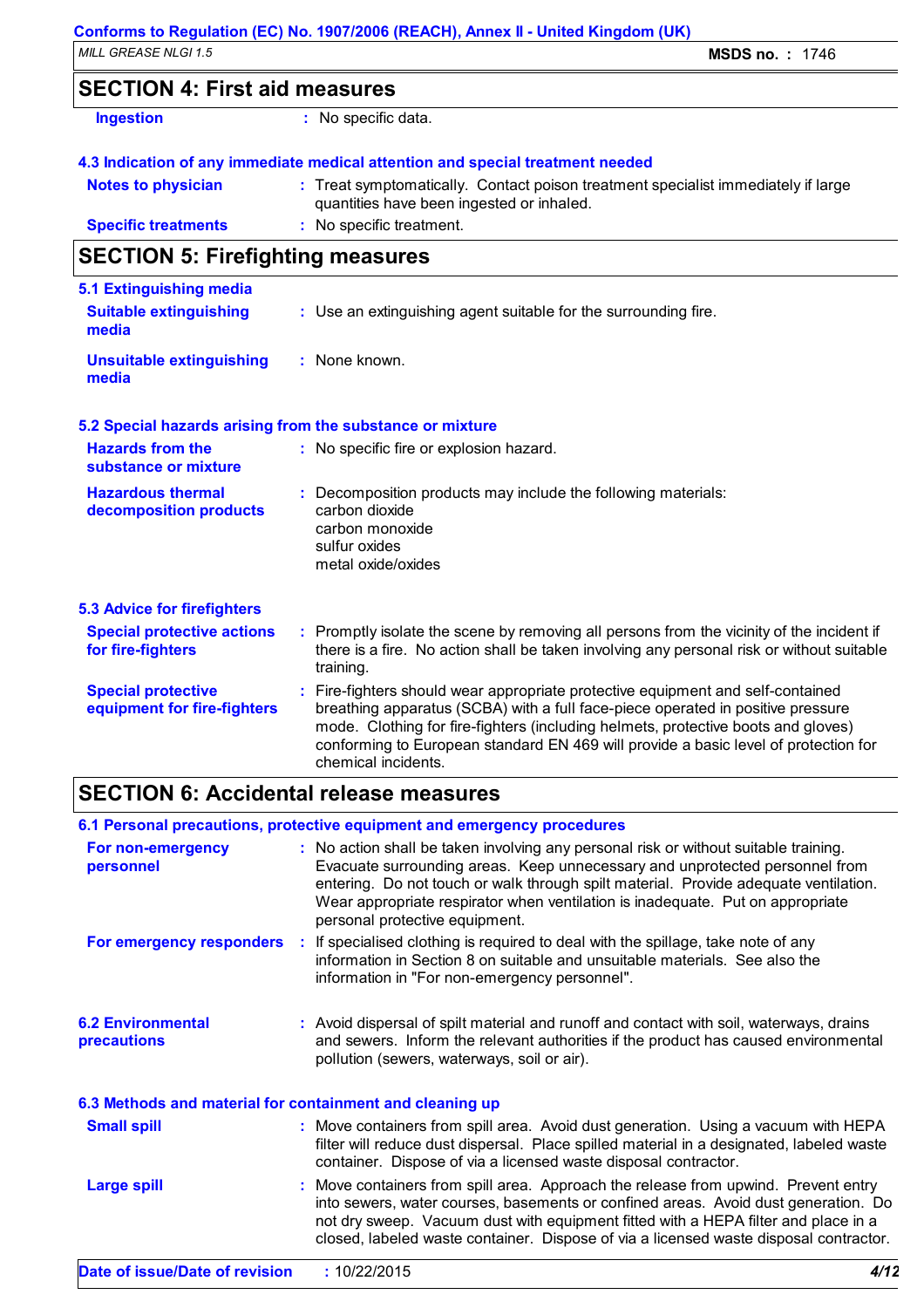### **SECTION 6: Accidental release measures**

#### **6.4 Reference to other**

- See Section 1 for emergency contact information. **:**
- **sections**
- See Section 8 for information on appropriate personal protective equipment. See Section 13 for additional waste treatment information.

### **SECTION 7: Handling and storage**

The information in this section contains generic advice and guidance. The list of Identified Uses in Section 1 should be consulted for any available use-specific information provided in the Exposure Scenario(s).

#### **7.1 Precautions for safe handling**

| <b>Protective measures</b>                       | : Put on appropriate personal protective equipment (see Section 8). Persons with a<br>history of skin sensitization problems should not be employed in any process in which<br>this product is used. Do not get in eyes or on skin or clothing. Do not ingest. Keep in<br>the original container or an approved alternative made from a compatible material,<br>kept tightly closed when not in use. Empty containers retain product residue and can<br>be hazardous. Do not reuse container. |
|--------------------------------------------------|-----------------------------------------------------------------------------------------------------------------------------------------------------------------------------------------------------------------------------------------------------------------------------------------------------------------------------------------------------------------------------------------------------------------------------------------------------------------------------------------------|
| <b>Advice on general</b><br>occupational hygiene | : Eating, drinking and smoking should be prohibited in areas where this material is<br>handled, stored and processed. Workers should wash hands and face before eating,<br>drinking and smoking. Remove contaminated clothing and protective equipment<br>before entering eating areas. See also Section 8 for additional information on<br>hygiene measures.                                                                                                                                 |

#### **7.2 Conditions for safe storage, including any incompatibilities**

Store in accordance with local regulations. Store in original container protected from direct sunlight in a dry, cool and well-ventilated area, away from incompatible materials (see Section 10) and food and drink. Keep container tightly closed and sealed until ready for use. Containers that have been opened must be carefully resealed and kept upright to prevent leakage. Do not store in unlabelled containers. Use appropriate containment to avoid environmental contamination.

#### **7.3 Specific end use(s)**

**Recommendations : Industrial sector specific : solutions**

- : Not available.
- : Not available.

## **SECTION 8: Exposure controls/personal protection**

The information in this section contains generic advice and guidance. The list of Identified Uses in Section 1 should be consulted for any available use-specific information provided in the Exposure Scenario(s).

#### **8.1 Control parameters**

#### **Occupational exposure limits**

No exposure limit value known.

**Recommended monitoring procedures :** If this product contains ingredients with exposure limits, personal, workplace atmosphere or biological monitoring may be required to determine the effectiveness of the ventilation or other control measures and/or the necessity to use respiratory protective equipment. Reference should be made to monitoring standards, such as the following: European Standard EN 689 (Workplace atmospheres - Guidance for the assessment of exposure by inhalation to chemical agents for comparison with limit values and measurement strategy) European Standard EN 14042 (Workplace atmospheres - Guide for the application and use of procedures for the assessment of exposure to chemical and biological agents) European Standard EN 482 (Workplace atmospheres - General requirements for the performance of procedures for the measurement of chemical agents) Reference to national guidance documents for methods for the determination of hazardous substances will also be required.

#### **DNELs/DMELs**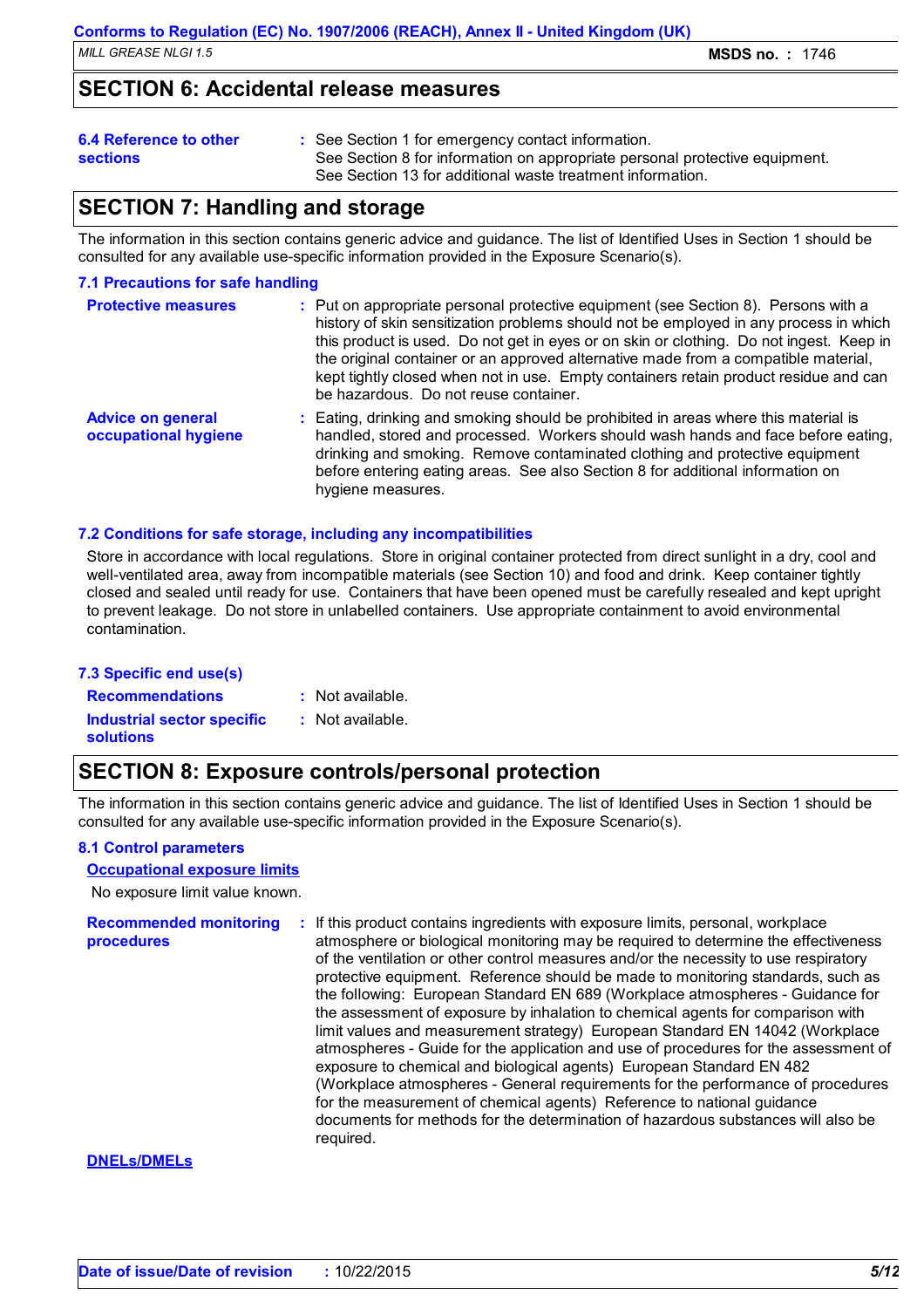## **SECTION 8: Exposure controls/personal protection**

| <b>Product/ingredient name</b>     | <b>Type</b> | <b>Exposure</b>                | <b>Value</b>                     | <b>Population</b> | <b>Effects</b> |
|------------------------------------|-------------|--------------------------------|----------------------------------|-------------------|----------------|
| Sulfonic acids, petroleum, calcium | <b>DNEL</b> | Long term                      | 11.75 mg/                        | Workers           | Systemic       |
| salts                              |             | Inhalation                     | m <sup>3</sup>                   |                   |                |
|                                    | <b>DNEL</b> | Long term                      | 881.58 mg/                       | Workers           | Systemic       |
|                                    | <b>DNEL</b> | Inhalation<br>Long term Dermal | m <sup>3</sup><br>$3.33$ mg/     | Workers           | Systemic       |
|                                    |             |                                | kg bw/day                        |                   |                |
|                                    | <b>DNEL</b> | Long term Dermal               | 1000 mg/                         | Workers           | Systemic       |
|                                    |             |                                | kg bw/day                        |                   |                |
|                                    | <b>DNEL</b> | Long term Dermal               | $1.03$ mg/<br>$\rm cm^2$         | Workers           | Local          |
|                                    | <b>DNEL</b> | Long term                      | $2.9 \text{ mg/m}^3$             | Consumers         | Systemic       |
|                                    |             | <b>Inhalation</b>              |                                  |                   |                |
|                                    | <b>DNEL</b> | Long term                      | 434.78 mg/                       | Consumers         | Systemic       |
|                                    |             | Inhalation                     | m <sup>3</sup>                   |                   |                |
|                                    | <b>DNEL</b> | Long term Dermal               | 1.667 mg/<br>kg bw/day           | Consumers         | Systemic       |
|                                    | <b>DNEL</b> | Long term Dermal               | 1000 mg/                         | Consumers         | Systemic       |
|                                    |             |                                | kg bw/day                        |                   |                |
|                                    | <b>DNEL</b> | Long term Dermal               | $0.513$ mg/<br>$\text{cm}^2$     | Consumers         | Local          |
|                                    | <b>DNEL</b> | Long term Oral                 | $0.8333$ mg/                     | Consumers         | Systemic       |
|                                    | <b>DNEL</b> | Long term Oral                 | kg bw/day<br>500 mg/kg<br>bw/day | Consumers         | Systemic       |

#### **PNECs**

| <b>Product/ingredient name</b>           | <b>Compartment Detail</b>  | <b>Value</b>              | <b>Method Detail</b>         |
|------------------------------------------|----------------------------|---------------------------|------------------------------|
| Sulfonic acids, petroleum, calcium salts | Fresh water                | $~\mathsf{mg}/\mathsf{l}$ |                              |
|                                          | Marine water               | mg/l                      |                              |
|                                          | Sewage Treatment           | 1000 mg/l                 |                              |
|                                          | Plant                      |                           |                              |
|                                          | Fresh water sediment       | 226000000 mg/             | $\qquad \qquad \blacksquare$ |
|                                          |                            | kg dwt                    |                              |
|                                          | Marine water sediment      | 226000000 mg/             |                              |
|                                          |                            | kg dwt                    |                              |
|                                          | Soil                       | 271000000 mg/             | -                            |
|                                          |                            | kg dwt                    |                              |
|                                          | <b>Secondary Poisoning</b> | 16.667 mg/kg              |                              |

#### **8.2 Exposure controls**

| <b>Appropriate engineering</b><br><b>controls</b> | : Good general ventilation should be sufficient to control worker exposure to airborne<br>contaminants.                                                                                                                                                                                                                                                                                                                                                                     |
|---------------------------------------------------|-----------------------------------------------------------------------------------------------------------------------------------------------------------------------------------------------------------------------------------------------------------------------------------------------------------------------------------------------------------------------------------------------------------------------------------------------------------------------------|
| <b>Individual protection measures</b>             |                                                                                                                                                                                                                                                                                                                                                                                                                                                                             |
| <b>Hygiene measures</b>                           | : Wash hands, forearms and face thoroughly after handling chemical products, before<br>eating, smoking and using the lavatory and at the end of the working period.<br>Appropriate techniques should be used to remove potentially contaminated clothing.<br>Contaminated work clothing should not be allowed out of the workplace. Wash<br>contaminated clothing before reusing. Ensure that eyewash stations and safety<br>showers are close to the workstation location. |
| <b>Eye/face protection</b>                        | : Safety eyewear complying with an approved standard should be used when a risk<br>assessment indicates this is necessary to avoid exposure to liquid splashes, mists,<br>gases or dusts. If contact is possible, the following protection should be worn,<br>unless the assessment indicates a higher degree of protection: chemical splash<br>goggles.                                                                                                                    |
| <b>Skin protection</b>                            |                                                                                                                                                                                                                                                                                                                                                                                                                                                                             |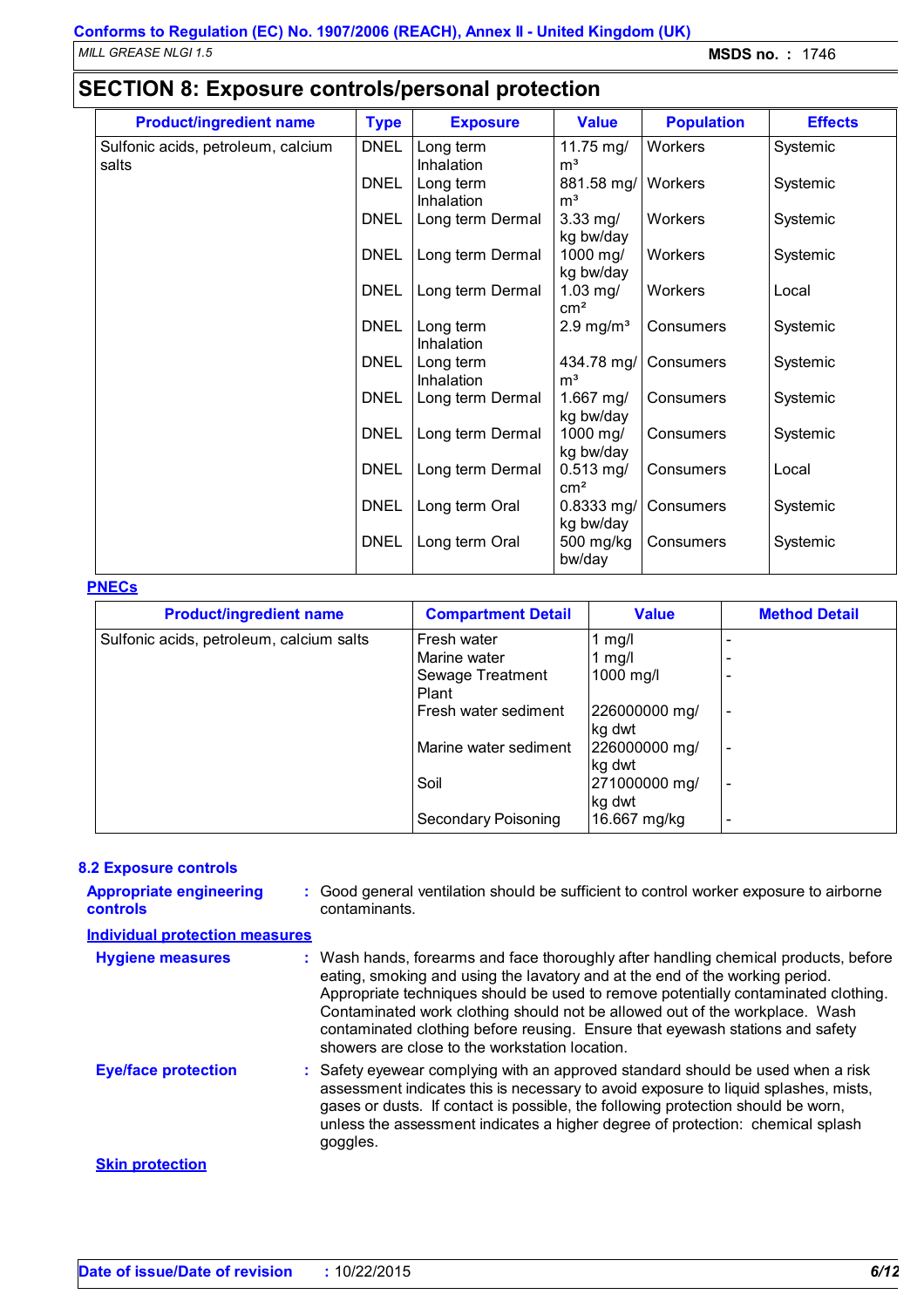## **SECTION 8: Exposure controls/personal protection**

| <b>Hand protection</b>                           | : Chemical-resistant, impervious gloves complying with an approved standard should<br>be worn at all times when handling chemical products if a risk assessment indicates<br>this is necessary. Considering the parameters specified by the glove manufacturer,<br>check during use that the gloves are still retaining their protective properties. It<br>should be noted that the time to breakthrough for any glove material may be<br>different for different glove manufacturers. In the case of mixtures, consisting of<br>several substances, the protection time of the gloves cannot be accurately estimated. |
|--------------------------------------------------|------------------------------------------------------------------------------------------------------------------------------------------------------------------------------------------------------------------------------------------------------------------------------------------------------------------------------------------------------------------------------------------------------------------------------------------------------------------------------------------------------------------------------------------------------------------------------------------------------------------------|
| <b>Body protection</b>                           | : Personal protective equipment for the body should be selected based on the task<br>being performed and the risks involved and should be approved by a specialist<br>before handling this product.                                                                                                                                                                                                                                                                                                                                                                                                                    |
| <b>Other skin protection</b>                     | : Appropriate footwear and any additional skin protection measures should be<br>selected based on the task being performed and the risks involved and should be<br>approved by a specialist before handling this product.                                                                                                                                                                                                                                                                                                                                                                                              |
| <b>Respiratory protection</b>                    | : Use a properly fitted, particulate filter respirator complying with an approved<br>standard if a risk assessment indicates this is necessary. Respirator selection must<br>be based on known or anticipated exposure levels, the hazards of the product and<br>the safe working limits of the selected respirator.                                                                                                                                                                                                                                                                                                   |
| <b>Environmental exposure</b><br><b>controls</b> | : Emissions from ventilation or work process equipment should be checked to ensure<br>they comply with the requirements of environmental protection legislation. In some<br>cases, fume scrubbers, filters or engineering modifications to the process equipment<br>will be necessary to reduce emissions to acceptable levels.                                                                                                                                                                                                                                                                                        |

## **SECTION 9: Physical and chemical properties**

| 9.1 Information on basic physical and chemical properties |                                                                                                                  |
|-----------------------------------------------------------|------------------------------------------------------------------------------------------------------------------|
| <b>Appearance</b>                                         |                                                                                                                  |
| <b>Physical state</b>                                     | : Solid. [grease]                                                                                                |
| <b>Colour</b>                                             | Tan.                                                                                                             |
| <b>Odour</b>                                              | Mild. Petroleum oil                                                                                              |
| pH                                                        | Not applicable.                                                                                                  |
| <b>Melting point/freezing point</b>                       | : Not available.                                                                                                 |
| Initial boiling point and boiling<br>range                | : Not available.                                                                                                 |
| <b>Flash point</b>                                        | $:$ Not available.                                                                                               |
| <b>Evaporation rate</b>                                   | : Not available.                                                                                                 |
| <b>Flammability (solid, gas)</b>                          | Flammable in the presence of the following materials or conditions: open flames,<br>sparks and static discharge. |
| <b>Upper/lower flammability or</b><br>explosive limits    | : Not available.                                                                                                 |
| <b>Vapour pressure</b>                                    | $:$ Not available.                                                                                               |
| <b>Vapour density</b>                                     | Not available.                                                                                                   |
| <b>Density</b>                                            | $0.96$ g/cm <sup>3</sup>                                                                                         |
| <b>Solubility(ies)</b>                                    | Insoluble in the following materials: cold water.                                                                |
| <b>Partition coefficient: n-octanol/</b><br>water         | $:$ Not available.                                                                                               |
| <b>Auto-ignition temperature</b>                          | $:$ Not available.                                                                                               |
| <b>Decomposition temperature</b>                          | : Not available.                                                                                                 |
| <b>Viscosity</b>                                          | Not available.                                                                                                   |
| <b>Explosive properties</b>                               | : Not available.                                                                                                 |
| <b>Oxidising properties</b>                               | Not available.                                                                                                   |
|                                                           |                                                                                                                  |

#### **9.2 Other information**

No additional information.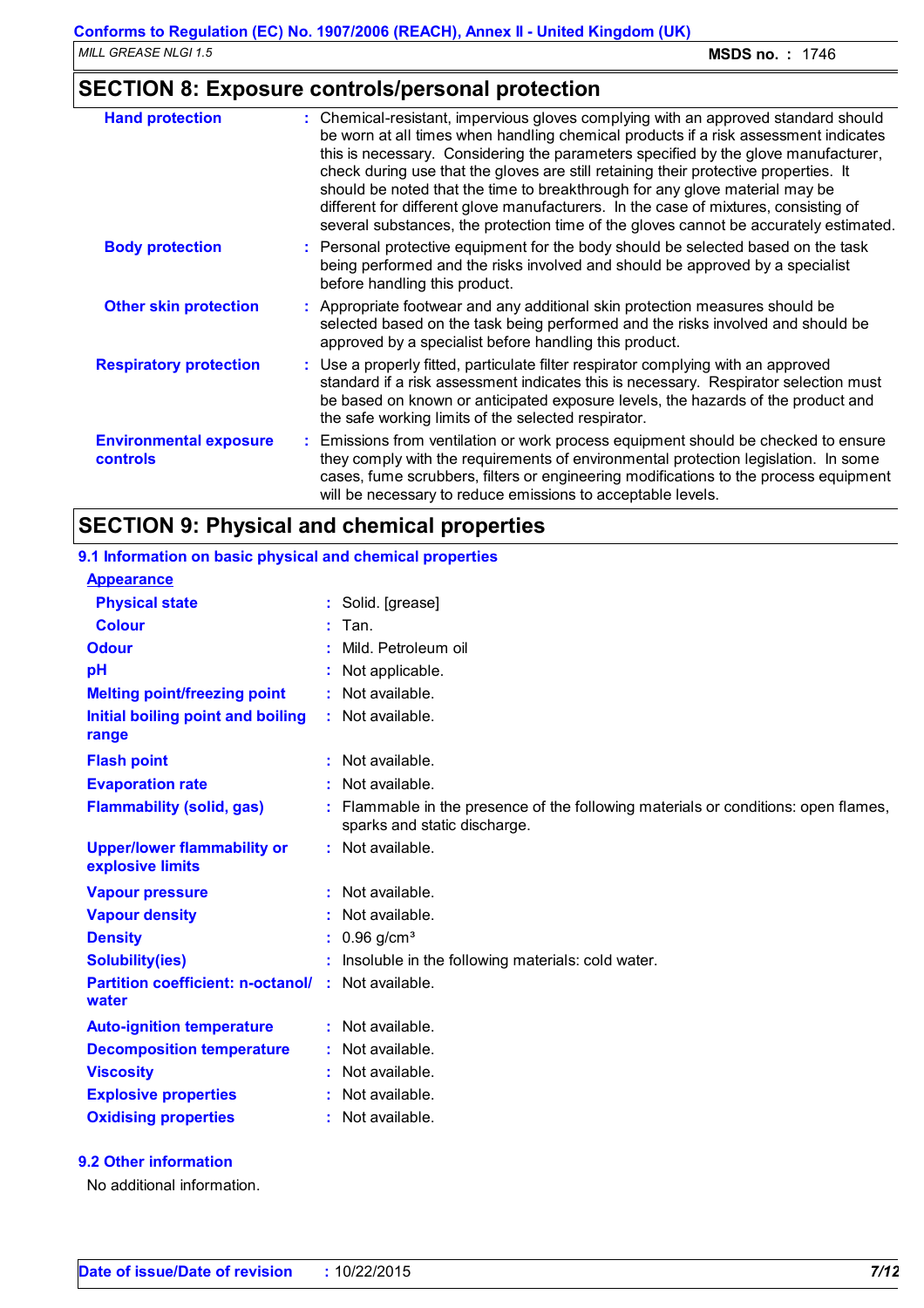| <b>SECTION 10: Stability and reactivity</b>       |  |                                                                                                           |  |
|---------------------------------------------------|--|-----------------------------------------------------------------------------------------------------------|--|
| <b>10.1 Reactivity</b>                            |  | : No specific test data related to reactivity available for this product or its ingredients.              |  |
| <b>10.2 Chemical stability</b>                    |  | : The product is stable.                                                                                  |  |
| <b>10.3 Possibility of</b><br>hazardous reactions |  | : Under normal conditions of storage and use, hazardous reactions will not occur.                         |  |
| <b>10.4 Conditions to avoid</b>                   |  | : No specific data.                                                                                       |  |
| <b>10.5 Incompatible materials</b>                |  | : No specific data.                                                                                       |  |
| <b>10.6 Hazardous</b><br>decomposition products   |  | : Under normal conditions of storage and use, hazardous decomposition products<br>should not be produced. |  |
|                                                   |  |                                                                                                           |  |

## **SECTION 11: Toxicological information**

| 11.1 Information on toxicological effects                                   |                                                                                                                            |        |                |                  |                 |
|-----------------------------------------------------------------------------|----------------------------------------------------------------------------------------------------------------------------|--------|----------------|------------------|-----------------|
| <b>Acute toxicity</b>                                                       |                                                                                                                            |        |                |                  |                 |
| <b>Product/ingredient name</b>                                              | <b>Result</b>                                                                                                              |        | <b>Species</b> | <b>Dose</b>      | <b>Exposure</b> |
| Sulfonic acids, petroleum,<br>calcium salts                                 | LD50 Dermal                                                                                                                | Rabbit |                | >5 g/kg          | $\overline{a}$  |
|                                                                             | LD50 Oral                                                                                                                  | Rat    |                | >5 g/kg          | L,              |
| <b>Conclusion/Summary</b>                                                   | : No known significant effects or critical hazards.                                                                        |        |                |                  |                 |
| <b>Acute toxicity estimates</b>                                             |                                                                                                                            |        |                |                  |                 |
|                                                                             | <b>Route</b>                                                                                                               |        |                | <b>ATE value</b> |                 |
| Oral                                                                        |                                                                                                                            |        | 29411.8 mg/kg  |                  |                 |
| <b>Irritation/Corrosion</b>                                                 |                                                                                                                            |        |                |                  |                 |
| <b>Conclusion/Summary</b>                                                   |                                                                                                                            |        |                |                  |                 |
| <b>Skin</b>                                                                 | No known significant effects or critical hazards.                                                                          |        |                |                  |                 |
| <b>Eyes</b>                                                                 | Causes eye irritation.                                                                                                     |        |                |                  |                 |
| <b>Respiratory</b>                                                          | No known significant effects or critical hazards.                                                                          |        |                |                  |                 |
| <b>Sensitisation</b>                                                        |                                                                                                                            |        |                |                  |                 |
| <b>Conclusion/Summary</b>                                                   |                                                                                                                            |        |                |                  |                 |
| <b>Skin</b>                                                                 | May cause an allergic skin reaction.                                                                                       |        |                |                  |                 |
| <b>Respiratory</b>                                                          | Sensitisation not suspected for humans.                                                                                    |        |                |                  |                 |
| <b>Mutagenicity</b>                                                         |                                                                                                                            |        |                |                  |                 |
| <b>Conclusion/Summary</b>                                                   | There are no data available on the mixture itself. Mutagenicity not suspected for<br>humans.                               |        |                |                  |                 |
| <b>Carcinogenicity</b>                                                      |                                                                                                                            |        |                |                  |                 |
| <b>Conclusion/Summary</b>                                                   | There are no data available on the mixture itself. Carcinogenicity not suspected for<br>humans.                            |        |                |                  |                 |
| <b>Reproductive toxicity</b>                                                |                                                                                                                            |        |                |                  |                 |
| <b>Conclusion/Summary</b>                                                   | There are no data available on the mixture itself. Not considered to be dangerous to<br>humans, according to our database. |        |                |                  |                 |
| <b>Teratogenicity</b>                                                       |                                                                                                                            |        |                |                  |                 |
| <b>Conclusion/Summary</b>                                                   | There are no data available on the mixture itself. Teratogenicity not suspected for<br>humans.                             |        |                |                  |                 |
| <b>Specific target organ toxicity (single exposure)</b><br>Not available.   |                                                                                                                            |        |                |                  |                 |
|                                                                             |                                                                                                                            |        |                |                  |                 |
| <b>Specific target organ toxicity (repeated exposure)</b><br>Not available. |                                                                                                                            |        |                |                  |                 |
| <b>Aspiration hazard</b>                                                    |                                                                                                                            |        |                |                  |                 |

Not available.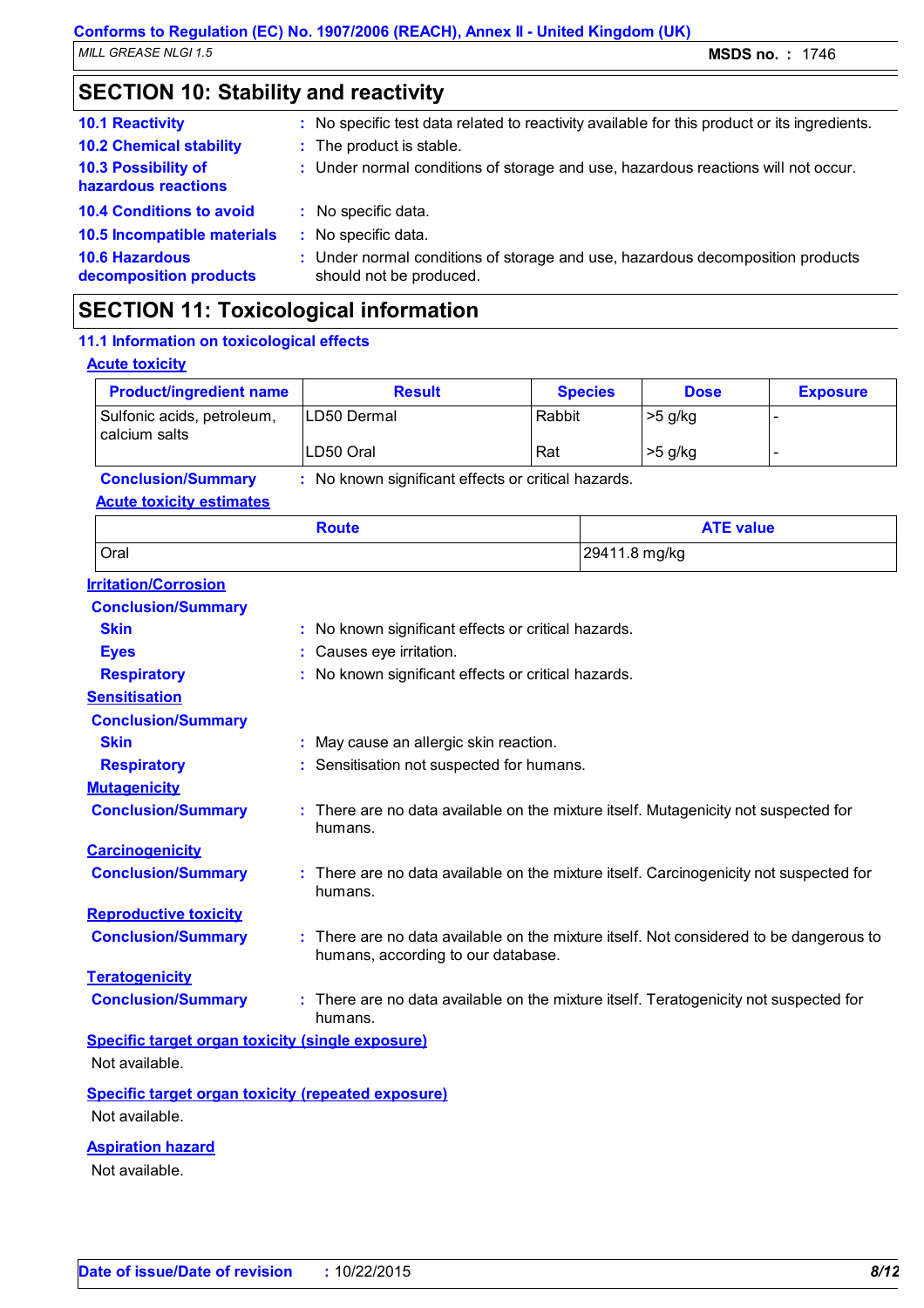## **SECTION 11: Toxicological information**

| <b>Information on the likely</b><br>routes of exposure | : Routes of entry anticipated: Oral, Dermal, Inhalation.                                                 |
|--------------------------------------------------------|----------------------------------------------------------------------------------------------------------|
| <b>Potential acute health effects</b>                  |                                                                                                          |
| <b>Eye contact</b>                                     | : Causes serious eye irritation.                                                                         |
| <b>Inhalation</b>                                      | : No known significant effects or critical hazards.                                                      |
| <b>Skin contact</b>                                    | : May cause an allergic skin reaction.                                                                   |
| <b>Ingestion</b>                                       | : No known significant effects or critical hazards.                                                      |
|                                                        | Symptoms related to the physical, chemical and toxicological characteristics                             |
| <b>Eye contact</b>                                     | : Adverse symptoms may include the following:<br>pain or irritation<br>watering<br>redness               |
| <b>Inhalation</b>                                      | : No specific data.                                                                                      |
| <b>Skin contact</b>                                    | : Adverse symptoms may include the following:<br>irritation<br>redness                                   |
| <b>Ingestion</b>                                       | : No specific data.                                                                                      |
|                                                        | Delayed and immediate effects and also chronic effects from short and long term exposure                 |
| <b>Short term exposure</b>                             |                                                                                                          |
| <b>Potential immediate</b><br>effects                  | : Not available.                                                                                         |
| <b>Potential delayed effects</b>                       | : Not available.                                                                                         |
| <b>Long term exposure</b>                              |                                                                                                          |
| <b>Potential immediate</b><br>effects                  | : Not available.                                                                                         |
| <b>Potential delayed effects</b>                       | $:$ Not available.                                                                                       |
| <b>Potential chronic health effects</b>                |                                                                                                          |
| <b>Conclusion/Summary</b>                              | : No known significant effects or critical hazards.                                                      |
| <b>General</b>                                         | : Once sensitized, a severe allergic reaction may occur when subsequently exposed to<br>very low levels. |
| <b>Carcinogenicity</b>                                 | : No known significant effects or critical hazards.                                                      |
| <b>Mutagenicity</b>                                    | : No known significant effects or critical hazards.                                                      |
| <b>Teratogenicity</b>                                  | : No known significant effects or critical hazards.                                                      |
| <b>Developmental effects</b>                           | : No known significant effects or critical hazards.                                                      |
| <b>Fertility effects</b>                               | : No known significant effects or critical hazards.                                                      |
| <b>Other information</b>                               | : Not available.                                                                                         |

## **SECTION 12: Ecological information**

#### **12.1 Toxicity**

- 
- **Conclusion/Summary :** There are no data available on the mixture itself.

#### **12.2 Persistence and degradability**

- 
- **Conclusion/Summary :** This product has not been tested for biodegradation. Not readily biodegradable. This product is not expected to bioaccumulate through food chains in the environment.

| <b>Product/ingredient name</b> | <b>Aquatic half-life</b> | <b>Photolysis</b> | Biodegradability |
|--------------------------------|--------------------------|-------------------|------------------|
| MILL GREASE NLGI 1.5           |                          |                   | Not readily      |

#### **12.3 Bioaccumulative potential**

Not available.

#### **12.4 Mobility in soil**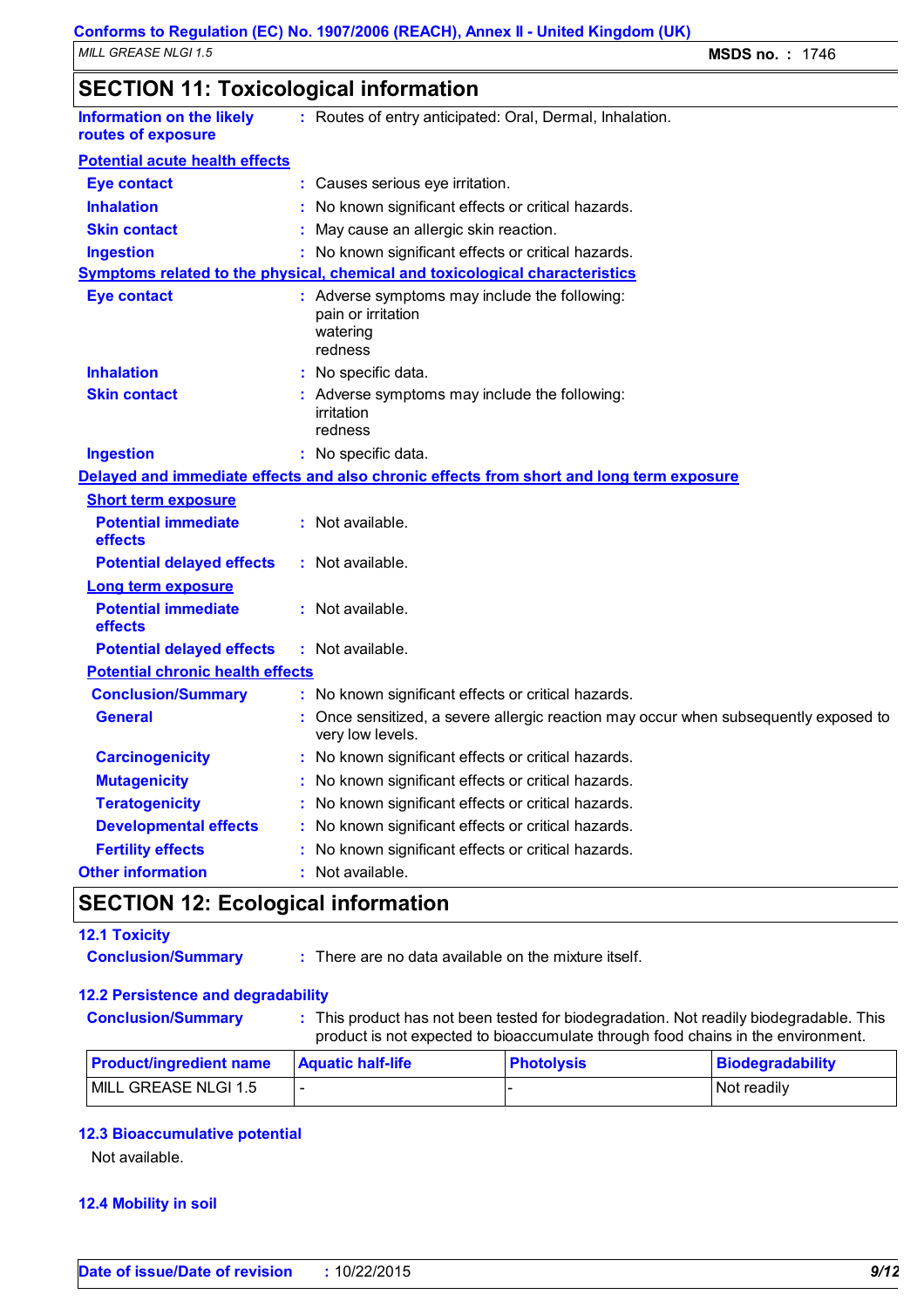### **SECTION 12: Ecological information**

| <b>Soil/water partition</b><br><b>coefficient (Koc)</b> | $:$ Not available. |
|---------------------------------------------------------|--------------------|
| <b>Mobility</b>                                         | : Not available.   |
| 12.5 Results of PBT and vPvB assessment                 |                    |
| <b>PBT</b>                                              | : Not applicable.  |

| ---         |                   |
|-------------|-------------------|
| <b>vPvB</b> | : Not applicable. |

**12.6 Other adverse effects** : No known significant effects or critical hazards.

## **SECTION 13: Disposal considerations**

The information in this section contains generic advice and guidance. The list of Identified Uses in Section 1 should be consulted for any available use-specific information provided in the Exposure Scenario(s).

#### **13.1 Waste treatment methods**

| <b>Product</b>             |                                                                                                                                                                                                                                                                                                                                                                                                                                                                                                                                                     |
|----------------------------|-----------------------------------------------------------------------------------------------------------------------------------------------------------------------------------------------------------------------------------------------------------------------------------------------------------------------------------------------------------------------------------------------------------------------------------------------------------------------------------------------------------------------------------------------------|
| <b>Methods of disposal</b> | : The generation of waste should be avoided or minimised wherever possible.<br>Disposal of this product, solutions and any by-products should at all times comply<br>with the requirements of environmental protection and waste disposal legislation and<br>any regional local authority requirements. Dispose of surplus and non-recyclable<br>products via a licensed waste disposal contractor. Waste should not be disposed of<br>untreated to the sewer unless fully compliant with the requirements of all authorities<br>with jurisdiction. |
| <b>Hazardous waste</b>     | : The classification of the product may meet the criteria for a hazardous waste.                                                                                                                                                                                                                                                                                                                                                                                                                                                                    |
| <b>Packaging</b>           |                                                                                                                                                                                                                                                                                                                                                                                                                                                                                                                                                     |
| <b>Methods of disposal</b> | : The generation of waste should be avoided or minimised wherever possible. Waste<br>packaging should be recycled. Incineration or landfill should only be considered<br>when recycling is not feasible.                                                                                                                                                                                                                                                                                                                                            |
| <b>Special precautions</b> | : This material and its container must be disposed of in a safe way. Care should be<br>taken when handling emptied containers that have not been cleaned or rinsed out.<br>Empty containers or liners may retain some product residues. Avoid dispersal of spilt<br>material and runoff and contact with soil, waterways, drains and sewers.                                                                                                                                                                                                        |

## **SECTION 14: Transport information**

|                                           | <b>ADR/RID</b>           | <b>ADN</b>     | <b>IMDG</b>    | <b>IATA</b>    |
|-------------------------------------------|--------------------------|----------------|----------------|----------------|
| 14.1 UN number                            | Not regulated.           | Not regulated. | Not regulated. | Not regulated. |
| 14.2 UN proper<br>shipping name           | $\overline{\phantom{a}}$ |                |                |                |
| <b>14.3 Transport</b><br>hazard class(es) | $\overline{\phantom{a}}$ |                |                |                |
| 14.4 Packing group  -                     |                          |                |                |                |
| 14.5<br><b>Environmental</b><br>hazards   | No.                      | No.            | No.            | No.            |
| <b>Additional</b><br>information          |                          |                |                |                |

**14.6 Special precautions for user**

**Transport within user's premises:** always transport in closed containers that are **:** upright and secure. Ensure that persons transporting the product know what to do in the event of an accident or spillage.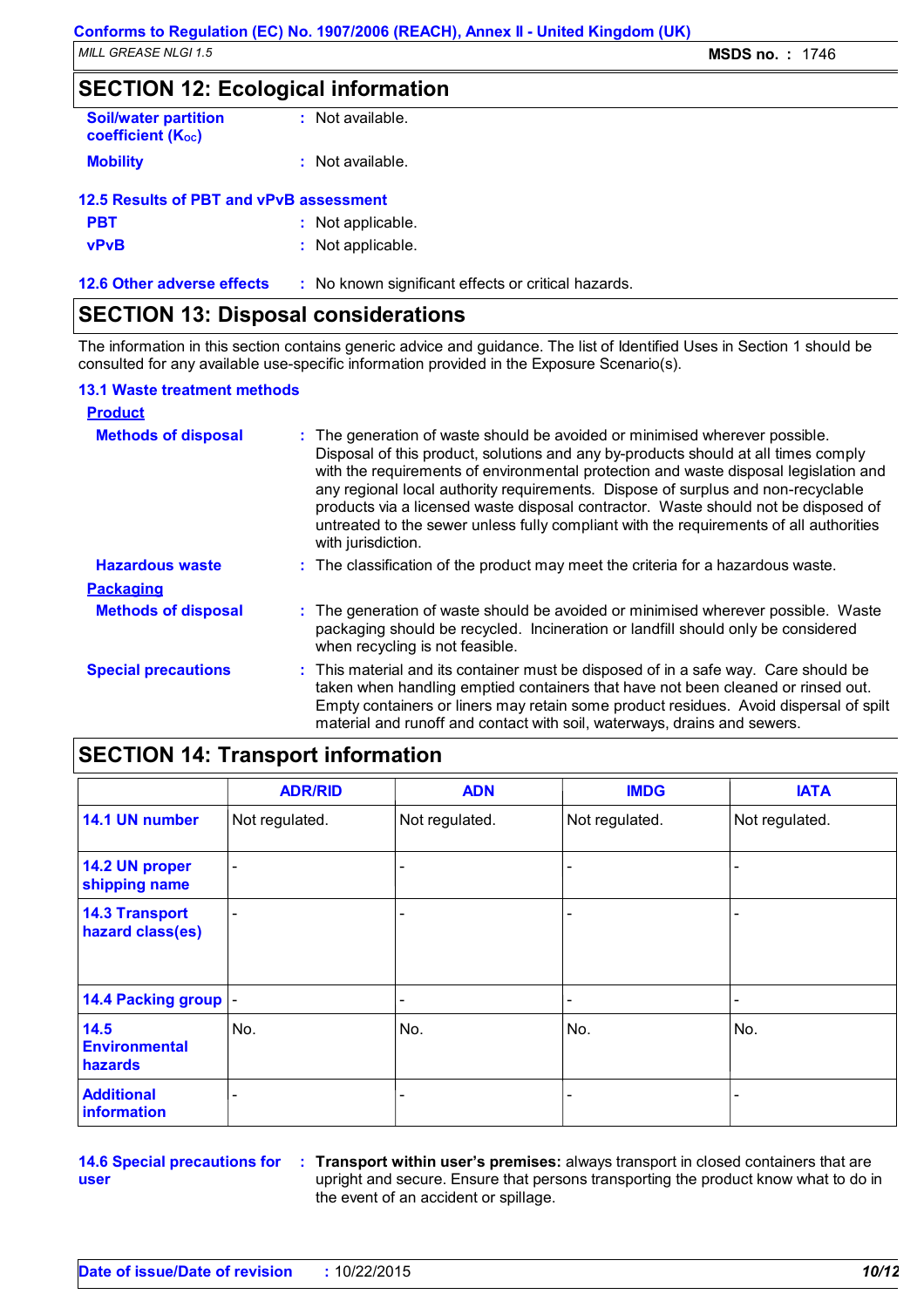**:** Not available.

## **SECTION 14: Transport information**

**14.7 Transport in bulk according to Annex II of MARPOL 73/78 and the IBC Code**

## **SECTION 15: Regulatory information**

| 15.1 Safety, health and environmental regulations/legislation specific for the substance or mixture<br>EU Regulation (EC) No. 1907/2006 (REACH)<br><b>Annex XIV - List of substances subject to authorisation</b> |                   |                                                                                                 |  |  |  |  |
|-------------------------------------------------------------------------------------------------------------------------------------------------------------------------------------------------------------------|-------------------|-------------------------------------------------------------------------------------------------|--|--|--|--|
| <b>Substances of very high concern</b>                                                                                                                                                                            |                   |                                                                                                 |  |  |  |  |
| None of the components are listed.<br><b>Annex XVII - Restrictions</b><br>on the manufacture,<br>placing on the market and<br>use of certain dangerous<br>substances, mixtures and<br><b>articles</b>             | : Not applicable. |                                                                                                 |  |  |  |  |
| <b>Other EU regulations</b>                                                                                                                                                                                       |                   |                                                                                                 |  |  |  |  |
| <b>Europe inventory</b><br><b>EINECS/ELINCS</b>                                                                                                                                                                   |                   | : All components are listed or exempted.                                                        |  |  |  |  |
| <b>Black List Chemicals</b><br>(76/464/EEC)                                                                                                                                                                       |                   | : Not listed                                                                                    |  |  |  |  |
| <b>Priority List Chemicals</b><br>(793/93/EEC)                                                                                                                                                                    |                   | : Not listed                                                                                    |  |  |  |  |
| <b>Integrated pollution</b><br>prevention and control<br>list (IPPC) - Air                                                                                                                                        |                   | : Not listed                                                                                    |  |  |  |  |
| <b>Integrated pollution</b><br>prevention and control<br>list (IPPC) - Water                                                                                                                                      |                   | : Not listed                                                                                    |  |  |  |  |
| <b>Seveso Directive</b>                                                                                                                                                                                           |                   |                                                                                                 |  |  |  |  |
| This product is not controlled under the Seveso Directive.<br><b>International requlations</b>                                                                                                                    |                   |                                                                                                 |  |  |  |  |
| <b>Chemical Weapons</b><br><b>Convention List Schedule I</b><br><b>Chemicals</b>                                                                                                                                  |                   | : Not listed                                                                                    |  |  |  |  |
| <b>Chemical Weapons</b><br><b>Convention List Schedule II</b><br><b>Chemicals</b>                                                                                                                                 |                   | : Not listed                                                                                    |  |  |  |  |
| <b>Chemical Weapons</b><br><b>Convention List Schedule</b><br><b>III Chemicals</b>                                                                                                                                |                   | : Not listed                                                                                    |  |  |  |  |
| <b>15.2 Chemical Safety</b><br><b>Assessment</b>                                                                                                                                                                  |                   | : This product contains substances for which Chemical Safety Assessments are still<br>required. |  |  |  |  |

## **SECTION 16: Other information**

| $\mathcal V$ Indicates information that has changed from previously issued version. |                                                                                                                                                                                                                                                                                                                  |  |  |  |
|-------------------------------------------------------------------------------------|------------------------------------------------------------------------------------------------------------------------------------------------------------------------------------------------------------------------------------------------------------------------------------------------------------------|--|--|--|
| <b>Abbreviations and acronyms : ATE = Acute Toxicity Estimate</b>                   | CLP = Classification, Labelling and Packaging Regulation [Regulation (EC) No.<br>1272/2008]<br>DMEL = Derived Minimal Effect Level<br>DNEL = Derived No Effect Level<br>EUH statement = CLP-specific Hazard statement<br>PBT = Persistent, Bioaccumulative and Toxic<br>PNEC = Predicted No Effect Concentration |  |  |  |
|                                                                                     |                                                                                                                                                                                                                                                                                                                  |  |  |  |